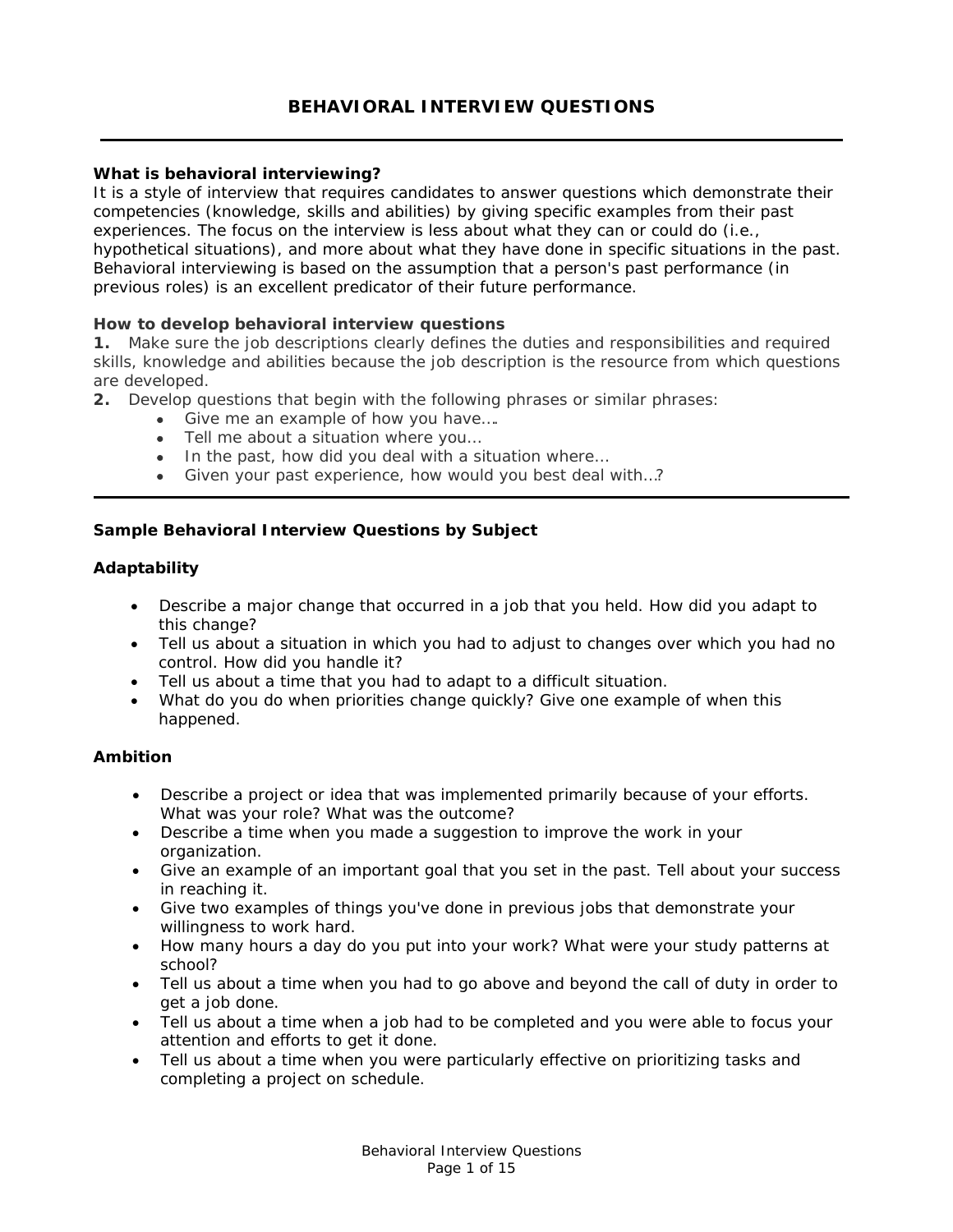- Tell us about the last time that you undertook a project that demanded a lot of initiative.
- Tell us how you keep your job knowledge current with the on going changes in the industry.
- There are times when we work without close supervision or support to get the job done. Tell us about a time when you found yourself in such a situation and how things turned out.
- What impact did you have in your last job?
- What is the most competitive work situation you have experienced? How did you handle it? What was the result?
- What is the riskiest decision you have made? What was the situation? What happened? What kinds of challenges did you face on your last job? Give an example of how you handled them.
- What projects have you started on your own recently? What prompted you to get started?
- What sorts of things have you done to become better qualified for your career?
- What was the best idea that you came up with in your career? How did you apply it?
- When you disagree with your manager, what do you do? Give an example.
- When you have a lot of work to do, how do you get it all done? Give an example.

# **Analytical Thinking**

- Describe the project or situation which best demonstrates your analytical abilities. What was your role?
- Developing and using a detailed procedure is often very important in a job. Tell about a time when you needed to develop and use a detailed procedure to successfully complete a project.
- Give a specific example of a time when you used good judgment and login in solving a problem.
- Give me a specific example of a time when you used good judgment and logic in solving a problem.
- Give me an example of when you took a risk to achieve a goal. What was the outcome?
- How did you go about making the changes (step by step)? Answer in depth or detail such as "What were you thinking at that point?" or "Tell me more about meeting with that person", or "Lead me through your decision process."
- Relate a specific instance when you found it necessary to be precise in your in order to complete the job.
- Tell us about a job or setting where great precision to detail was required to complete a task. How did you handle that situation?
- Tell us about a time when you had to analyze information and make a recommendation. What kind of thought process did you go through? What was your reasoning behind your decision?
- Tell us about your experience in past jobs that required you to be especially alert to details while doing the task involved.

## **Building Relationships**

- Give a specific example of a time when you had to address an angry customer. What was the problem and what was the outcome? How would you asses your role in diffusing the situation?
- It is very important to build good relationships at work but sometimes it doesn't always work. If you can, tell about a time when you were not able to build a successful relationship with a difficult person.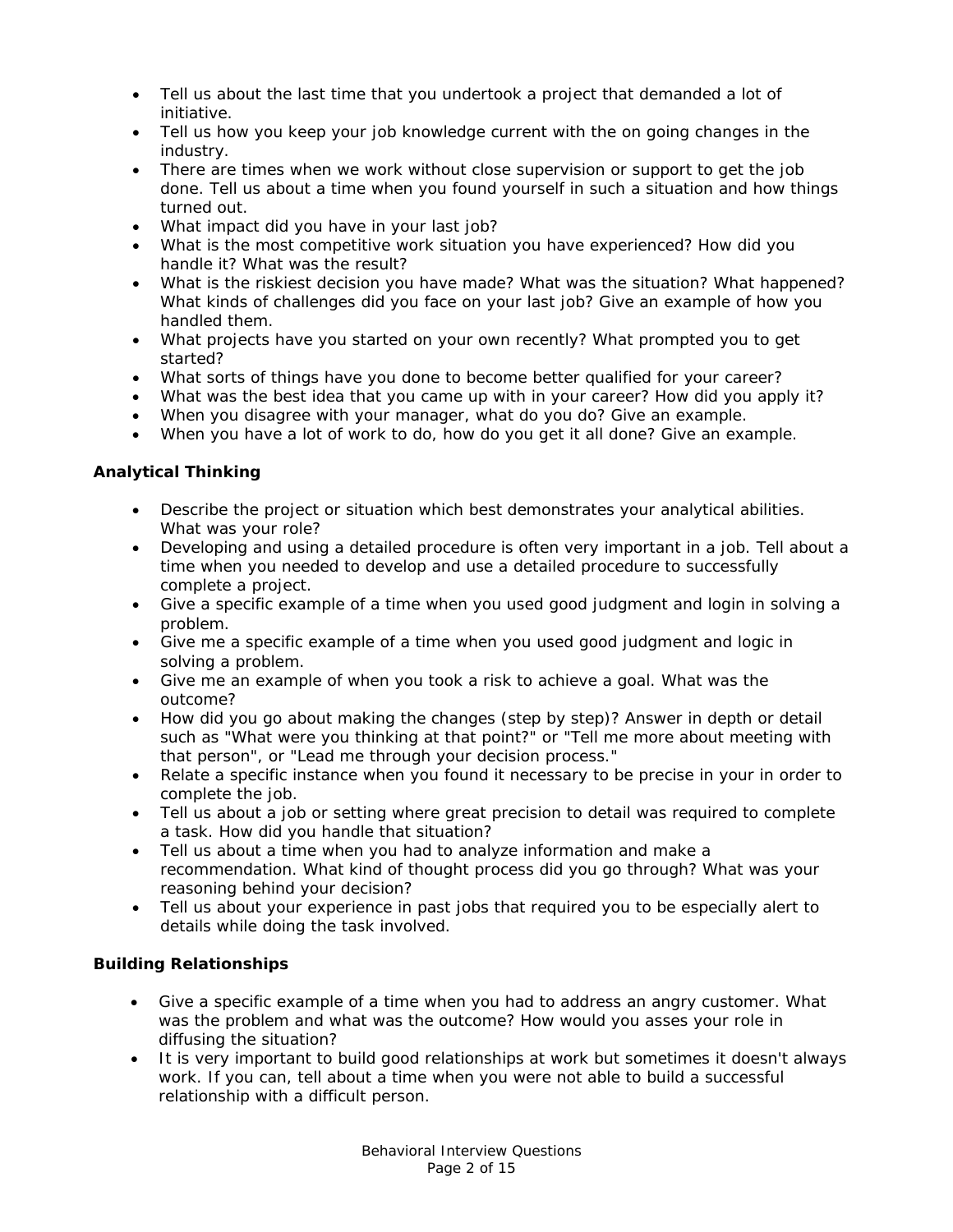- Tell us about a time when you built rapport quickly with someone under difficult conditions.
- What, in your opinion, are the key ingredients in guiding and maintaining successful business relationships? Give examples of how you made these work for you.

## **Business Systems Thinking**

- Describe how your current (or a past) position contributes/contributed to your organization's/unit's goals.
- Tell us about a politically complex work situation in which you worked.

## **Caution**

- Have you ever worked in a situation where the rules and guidelines were not clear? Tell me about it. How did you feel about it? How did you react?
- Some people consider themselves to be "big picture people" and others are "detail oriented". Which are you? Give an example of a time when you displayed this.
- Tell us about a situation when it was important for you to pay attention to details. How did you handle it?
- Tell us about a time when you demonstrated too much initiative?

## **Communication**

- Describe a situation in which you were able to effectively "read" another person and guide your actions by your understanding of their individual needs or values.
- Describe a situation when you were able to strengthen a relationship by communicating effectively. What made your communication effective?
- Describe a situation where you felt you had not communicated well. How did you correct the situation?
- Describe a time when you were able to effectively communicate a difficult or unpleasant idea to a superior.
- Describe the most significant written document, report or presentation which you had to complete.
- Give me an example of a time when you were able to successfully communicate with another person, even when that individual may not have personally liked you, or vice versa.
- Have you ever had to "sell" an idea to your co-workers or group? How did you do it? Did they "buy" it?
- Have you had to "sell" an idea to your co-workers, classmates or group? How did you do it? Did they "buy" it?
- How do you keep staff members who report to you informed about information that affects their jobs?
- How do you keep your manager informed about what is being done in your work area?
- How do you go about explaining a complex technical problem to a person who does not understand technical jargon?
- What approach do you take in communicating with people?
- What kinds of communication situations cause you difficulty? Give an example.
- Tell us about a recent successful experience in making a speech or presentation. How did you prepare? What obstacles did you face? How did you handle them?
- Tell us about a time when you and your current/previous supervisor disagreed but you still found a way to get your point across.
- Tell us about a time when you had to present complex information. How did you ensure that the other person understood?
- Tell us about a time when you had to use your verbal communication skills in order to get a point across that was important to you.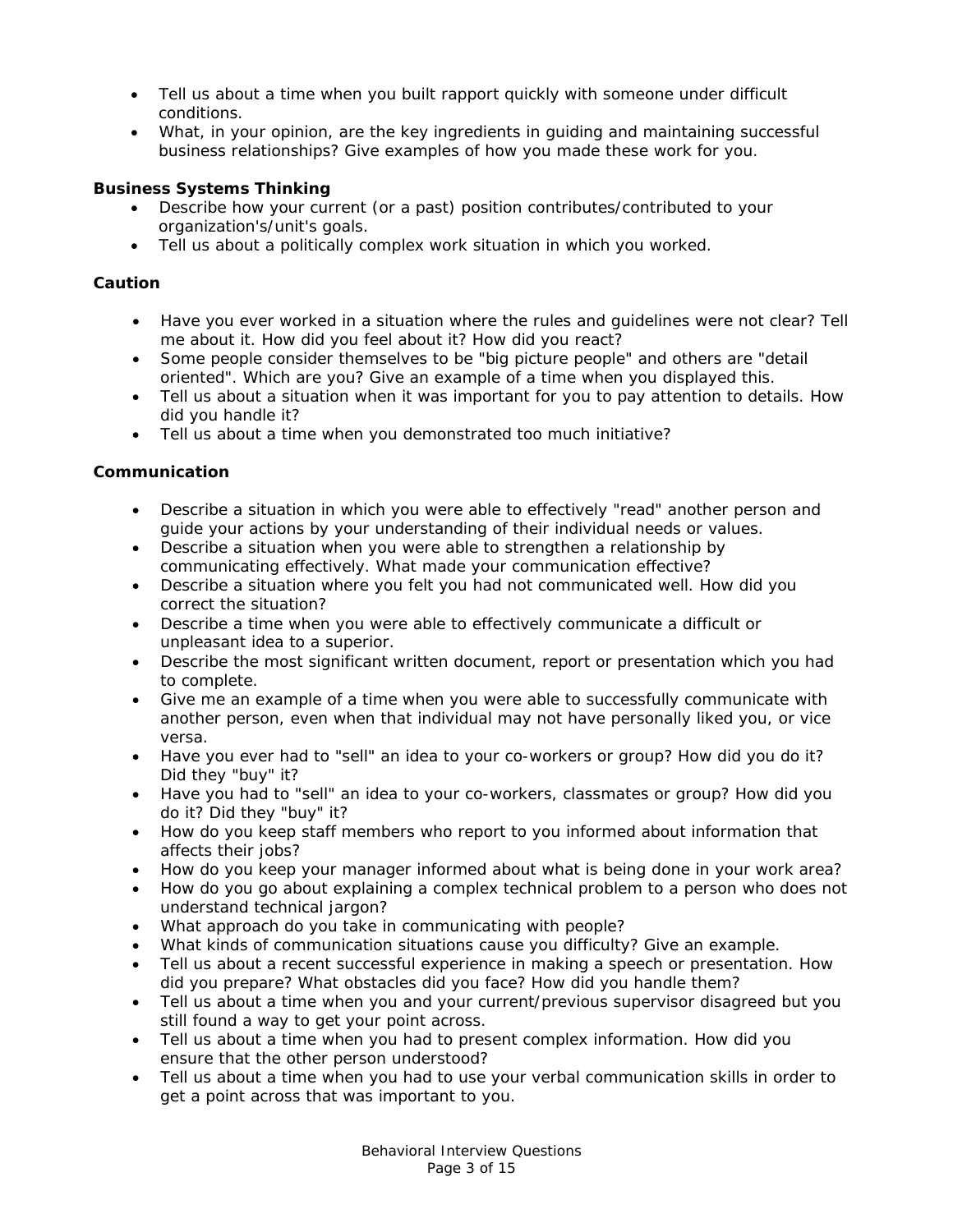- Tell us about a time when you were particularly effective in a talk you gave or a seminar you taught.
- Tell us about an experience in which you had to speak up in order to be sure that other people knew what you thought or felt.
- Tell us me about a situation when you had to speak up (be assertive) in order to get a point across that was important to you.
- Tell us me about a time in which you had to use your written communication skills in order to get an important point across.
- What challenges have occurred while you were coordinating work with other units, departments, and/or divisions?
- What have you done to improve your verbal communication skills?
- How have you persuaded people through a document you prepared?
- What are the most challenging documents you have done? What kinds of proposals have your written?
- What kinds of writing have you done? How do you prepare written communications?

#### **Conflict Resolution**

Describe a time when you took personal accountability for a conflict and initiated contact with the individual(s) involved to explain your actions.

## **Customer Orientation**

- How do you handle problems with customers? Give an example.
- How do you go about establishing rapport with a customer? What have you done to gain their confidence? Give an example.
- What have you done to improve relations with your customers?

#### **Decision Making**

- Describe an important decision you have made regarding a task or project at work. What factors influenced your decision?
- Everyone has made some poor decisions or has done something that just did not turn out right. Has this happened to you? What happened?
- Give an example of a time in which you had to be relatively quick in coming to a decision.
- Give an example of a time in which you could not finish a task or project because you did not have enough information and what you did about it.
- Give an example of a time when there was a decision to be made and procedures were not in place?
- Give an example of a time when you had to be relatively quick in coming to a decision.
- How did you go about deciding what strategy to employ when dealing with a difficult customer?
- How do you go about developing information to make a decision? Give an example.
- How do you involve your manager and/or others when you make a decision?
- How have you gone about making important decisions?
- How quickly do you make decisions? Give an example.
- In a current job task, what steps do you go through to ensure your decisions are correct/effective?
- Tell us about a time when you had to defend a decision you made even though other important people were opposed to your decision.
- What kind of decisions do you make rapidly? What kind takes more time? Give examples.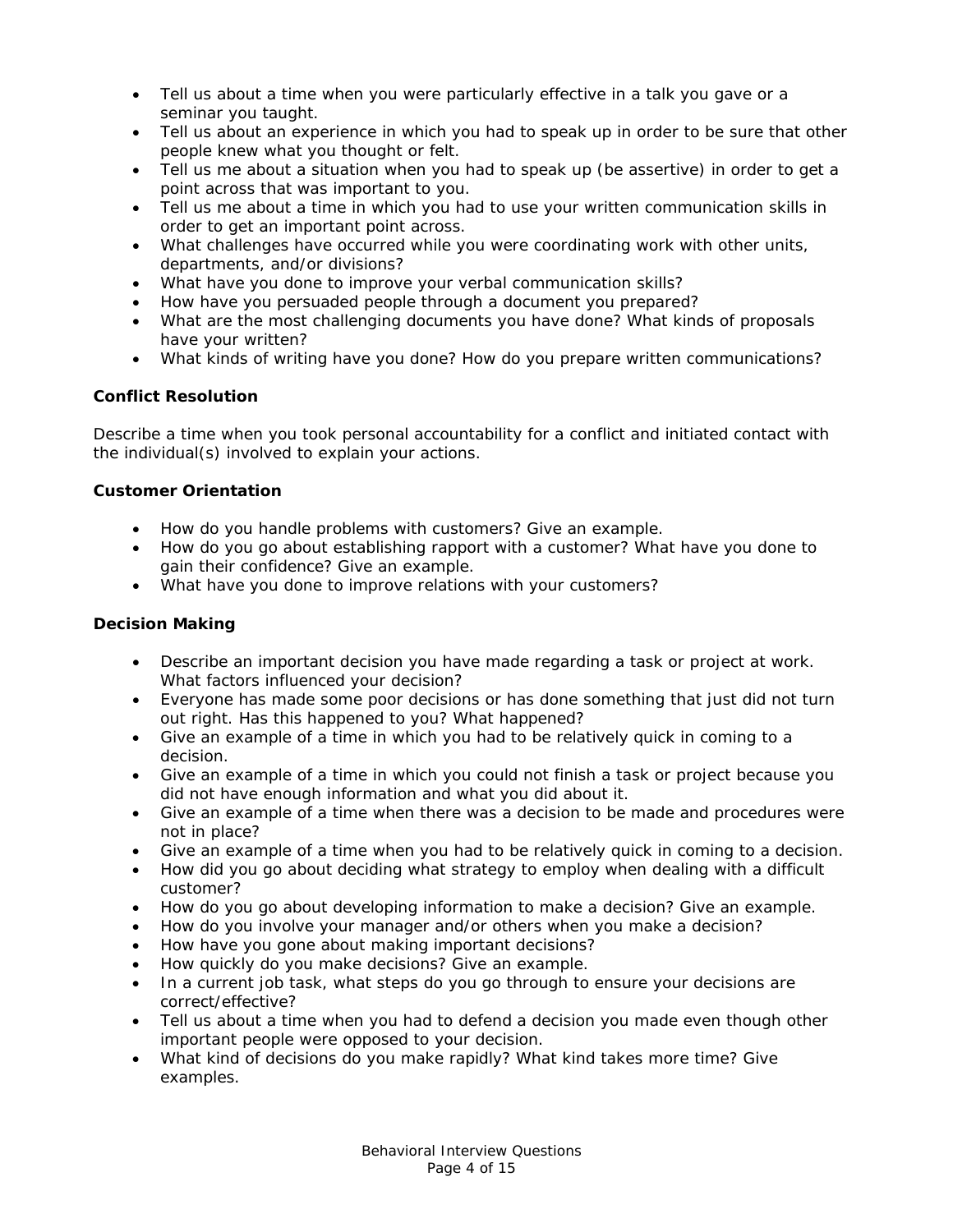- What kinds of problems have you had coordinating technical projects? How did you solve them?
- What was your most difficult decision in the last 6 months? What made it difficult?
- When you have to make a highly technical decision, how do you go about doing it?

## **Delegation**

- Do you consider yourself a macro or micro manager?
- Tell us how you go about delegating work?
- What was the biggest mistake you have had when delegating work? The biggest success?

## **Detail-Oriented**

- Describe a situation where you had the option to leave the details to others or you could take care of them yourself.
- Do prefer to work with the "big picture" or the "details" of a situation? Give me an example of an experience that illustrates your preference.
- Have the jobs you held in the past required little attention, moderate attention, or a great deal of attention to detail? Give me an example of a situation that illustrates this requirement.
- Tell us about a difficult experience you had in working with details.
- Tell us about a situation where attention to detail was either important or unimportant in accomplishing an assigned task.

## **Diversity**

- Give a specific example of how you have helped create an environment where differences are valued, encouraged and supported.
- Tell us about a time that you successfully adapted to a culturally different environment.
- Tell us about a time when you had to adapt to a wide variety of people by accepting/understanding their perspective.
- Tell us about a time when you made an intentional effort to get to know someone from another culture.
- What have you done to further your knowledge/understanding about diversity? How have you demonstrated your learning?
- What have you done to support diversity in your department/office/unit?
- What measures have you taken to make someone feel comfortable in an environment that was obviously uncomfortable for this individual?

#### **Employee Development**

Tell us about a training program that you have developed or enhanced.

## **Evaluating Alternatives**

- Have you ever had a situation where you had a number of alternatives to choose from?
	- o How did you go about choosing one?
	- o How did you assemble the information?
	- o How did you review the information? What process did you follow to reach a conclusion?
	- o What alternatives did you develop?
- What are some of the major decisions you have made over the past (6, 12, 18) months?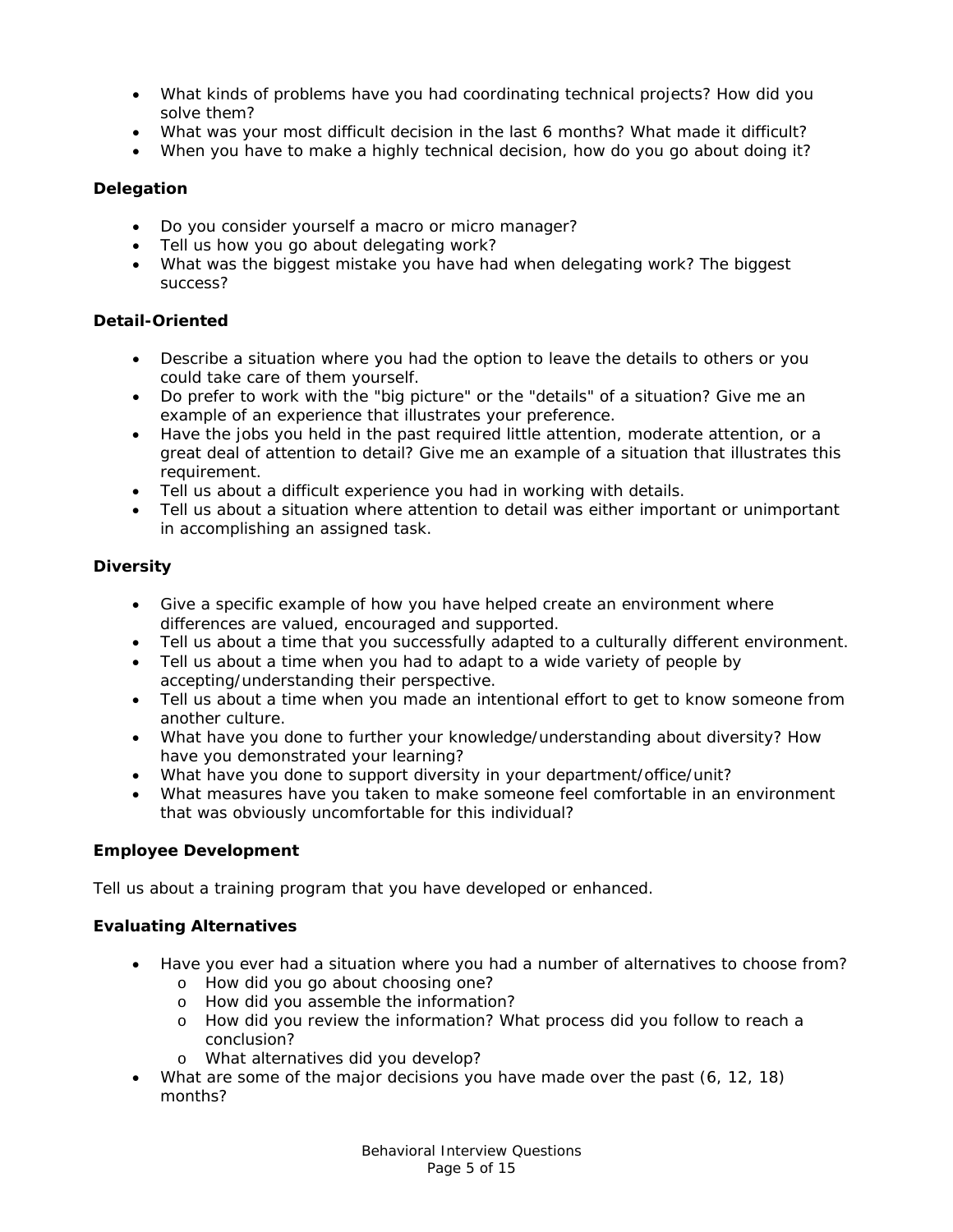• What kinds of decisions are most difficult for you? Describe one?

# **Flexibility**

- How have you adjusted your style when it was not meeting the objectives and/or people were not responding correctly?
- What do you do when you are faced with an obstacle to an important project? Give an example.
- When you have difficulty persuading someone to your point of view, what do you do? Give an example.

## **Follow-up and Control**

- How did you keep track of projects and assignments?
- How do you evaluate the productivity/effectiveness of staff members who report to you?
- How do you get data for performance reviews?
- How do you keep track of what your staff members are doing?

## **Initiative**

- Give me an example of when you had to go above and beyond the call of duty in order to get a job done.
- Give me examples of projects/tasks you started on your own and the outcome.
- Give some instances in which you anticipated problems and were able to influence a new direction.
- How did you get work assignments at your most recent employer?
- What changes did you develop at your most recent employer?
- What kinds of things really get your excited?
- What sorts of projects did you generate that required you to go beyond your job description?

#### **Interpersonal Skills**

- Describe a recent unpopular decision you made and what the result was.
- Describe a situation in which you were able to effectively "read" another person and guide your actions by your understanding of their needs and values.
- Tell us about the most difficult or frustrating individual that you've ever had to work with, and how you managed to work with them.
- What have you done in the past to contribute toward a teamwork environment?

#### **Innovation**

- Can you think of a situation where innovation was required at work? What did you do in this situation?
- Describe a situation when you demonstrated initiative and took action without waiting for direction. What was the outcome?
- Describe a time when you came up with a creative solution/idea/project/report to a problem in your past work.
- Describe something that you have implemented at work. What were the steps used to implement this?
- Describe the most creative work-related project which you have carried out.
- Give me an example of when you took a risk to achieve a goal. What was the outcome?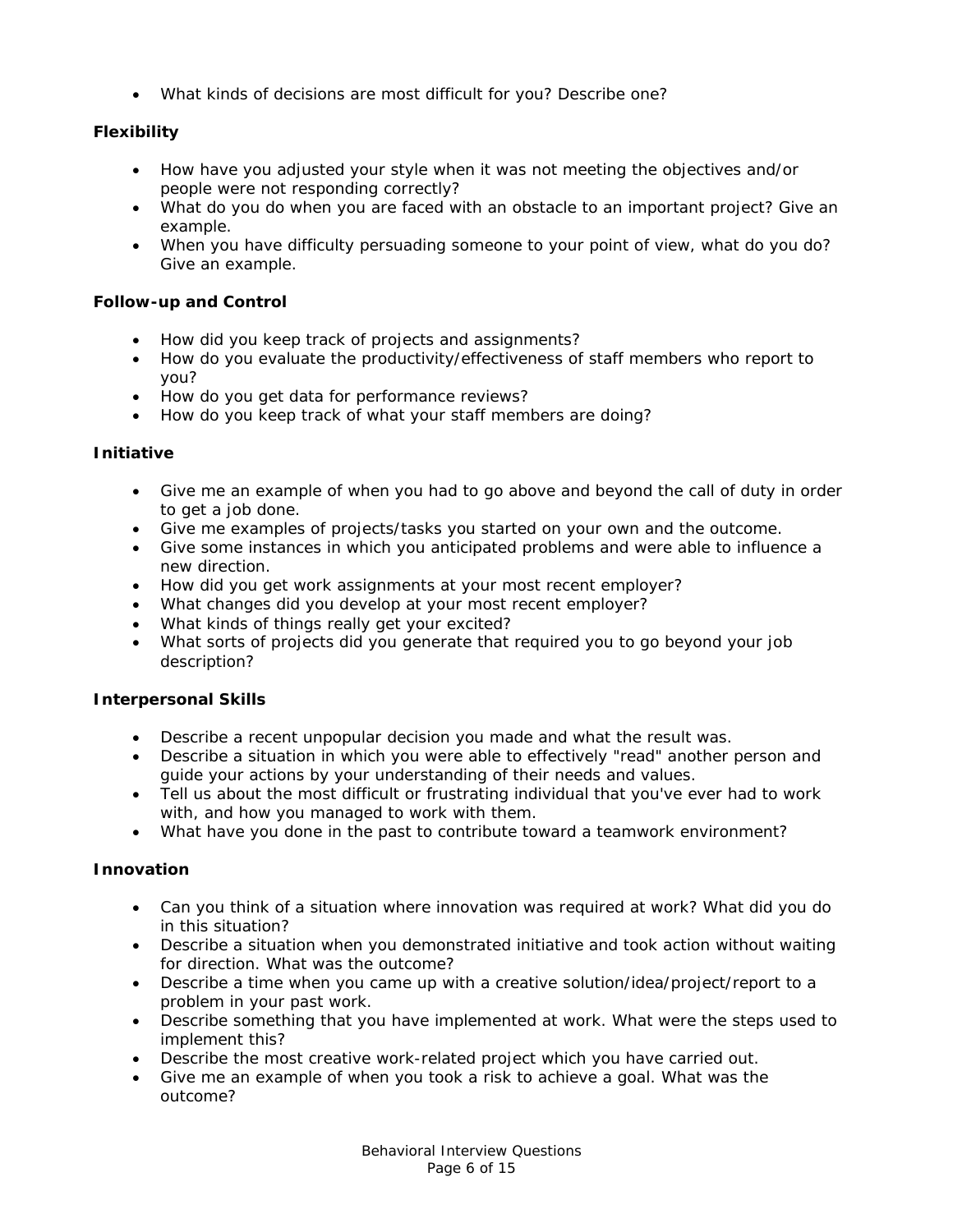- Sometimes it is essential that we break out of the routine, standardized way of doing things in order to complete the task. Give an example of when you were able to successfully develop such a new approach.
- Tell us about a problem that you solved in a unique or unusual way. What was the outcome? Were you satisfied with it?
- Tell us about a suggestion you made to improve the way job processes/operations worked. What was the result?
- There are many jobs in which well-established methods are typically followed. Give a specific example of a time when you tried some other method to do the job.
- There are many jobs that require creative or innovative thinking. Give an example of when you had such a job and how you handled it.
- What have been some of your most creative ideas?
- What innovative procedures have you developed? How did you develop them? Who was involved? Where did the ideas come from?
- What new or unusual ideas have you developed on your job? How did you develop them? What was the result? Did you implement them?
- When was the last time that you thought "outside of the box" and how did you do it?

# **Integrity**

- Describe a time when you were asked to keep information confidential.
- Give examples of how you have acted with integrity in your job/work relationship.
- If you can, tell about a time when your trustworthiness was challenged. How did you react/respond?
- On occasion we are confronted by dishonesty in the workplace. Tell about such an occurrence and how you handled it.
- Tell us about a specific time when you had to handle a tough problem which challenged fairness or ethnical issues.
- Trust requires personal accountability. Can you tell about a time when you chose to trust someone? What was the outcome?

# **Introducing Change**

- Have you ever had to introduce a policy change to your work group? How did you do it?
- Have you ever met resistance when implementing a new idea or policy to a work group? How did you deal with it? What happened?
- When is the last time you had to introduce a new idea or procedure to people on this job? How did you do it?

## **Leadership**

- Give an example of a time in which you felt you were able to build motivation in your co-workers or subordinates at work.
- Give an example of your ability to build motivation in your co-workers, classmates, and even if on a volunteer committee.
- Have you ever had difficulty getting others to accept your ideas? What was your approach? Did it work?
- Have you ever been a member of a group where two of the members did not work well together? What did you do to get them to do so?
- What is the toughest group that you have had to get cooperation from?
- What is the toughest group that you have had to get cooperation from? Describe how you handled it. What was the outcome?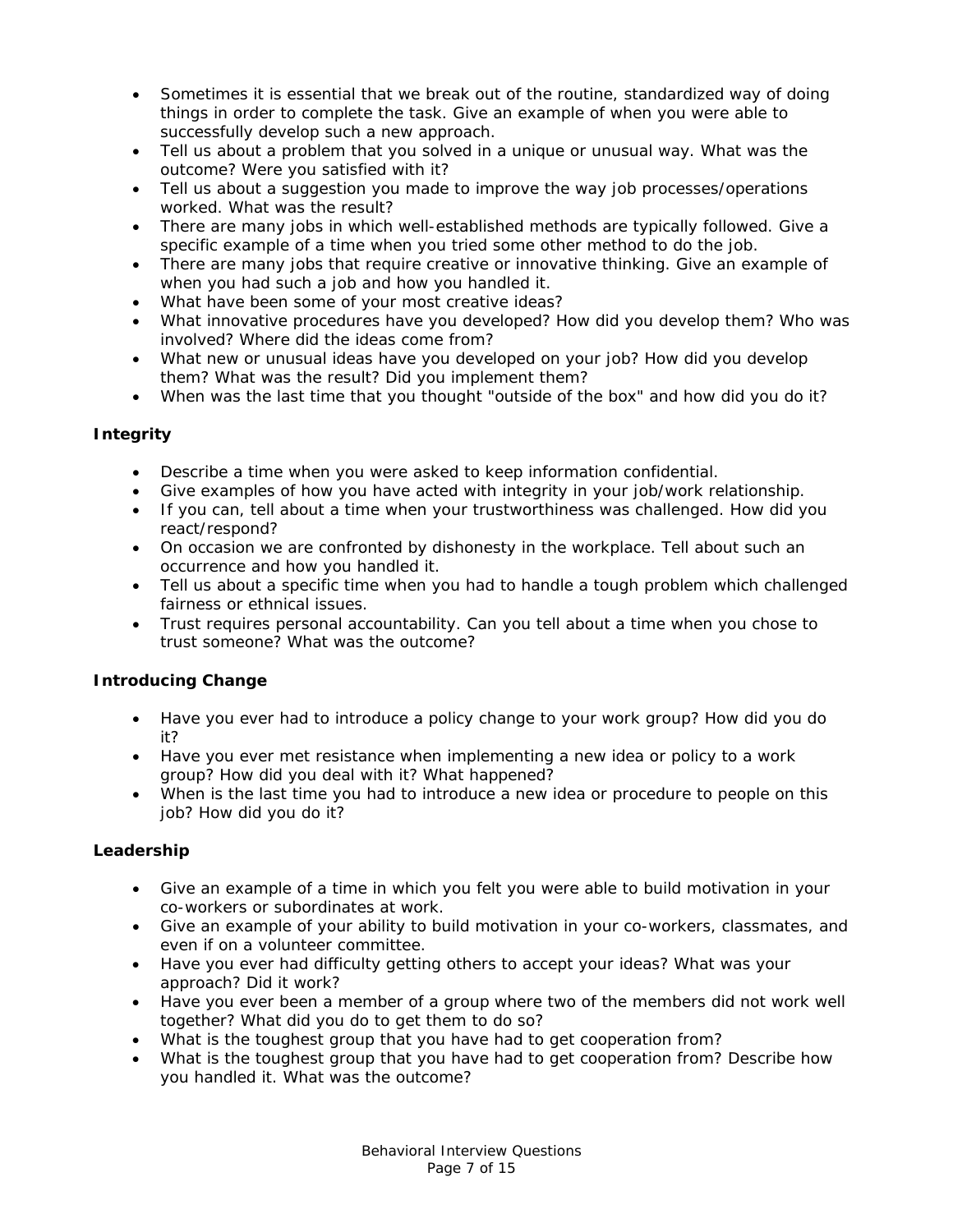## **Listening**

- Give an example of a time when you made a mistake because you did not listen well to what someone had to say.
- How often do you have to rely on information you have gathered from others when talking to them? What kinds of problems have you had? What happened?
- What do you do to show people that you are listening to them?
- When is listening important on your job? When is listening difficult?

#### **Motivating Others**

- Have you ever had a subordinate whose work was always marginal? How did you deal with that person? What happened?
- How do you deal with people whose work exceeds your expectations?
- How do you get subordinates to produce at a high level? Give an example.
- How do you get subordinates to work at their peak potential? Give an example.
- How do you manage cross-functional teams?

#### **Motivation**

- Describe a situation when you were able to have a positive influence on the actions of others.
- Give an example of a time when you went above and beyond the call of duty.
- How would you define "success" for someone in your chosen career?
- Tell us me about an important goal that you set in the past. Were you successful? Why?

#### **Negotiating**

- Describe the most challenging negotiation in which you were involved. What did you do? What were the results for you? What were the results for the other party?
- Have you ever been in a situation where you had to bargain with someone? How did you feel about this? What did you do? Give an example.

#### **Organizational**

- Describe a time when you had to make a difficult choice between your personal and professional life.
- Give me an example of a project that best describes your organizational skills.
- How do you decide what gets top priority when scheduling your time?
- What do you do when your schedule is suddenly interrupted? Give an example.

#### **Performance Management**

- Have you ever had a staff member whose performance was consistently marginal? What did you do?
- Give an example of a time when you helped a staff member accept change and make the necessary adjustments to move forward. What were the change/transition skills that you used?
- Give an example of how you have been successful at empowering either a person or a group of people into accomplishing a task.
- How do you handle a subordinate whose work is not up to expectations?
- How do you coach a subordinate to develop a new skill?
- How do you handle performance reviews? Tell me about a difficult one.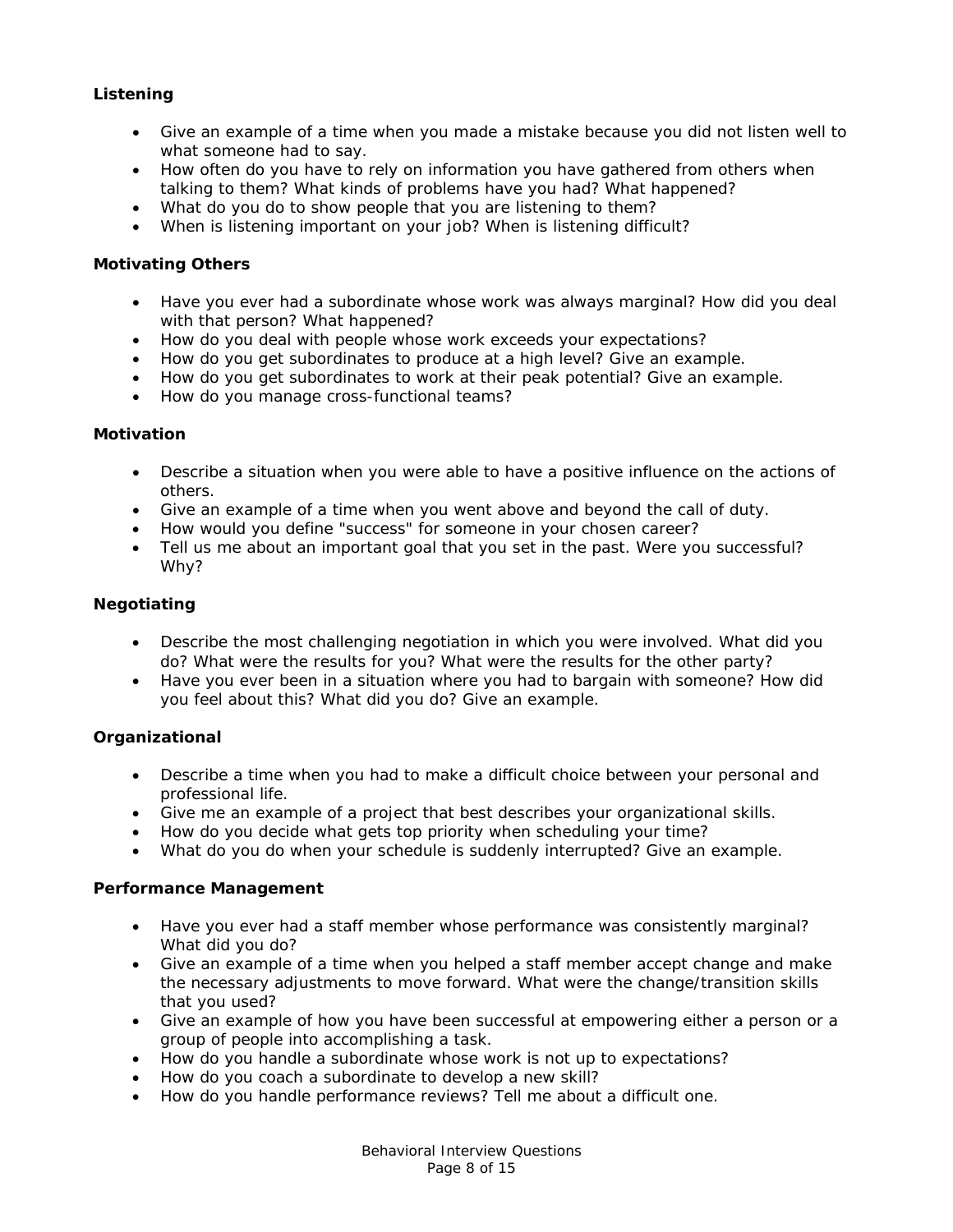- How often do you discuss a subordinate's performance with him/her? Give an example.
- Tell us about a specific development plan that you created and carried out with one or more of your employees. What was the specific situation? What were the components of the development plan? What was the outcome?
- Tell us about a time when you had to take disciplinary action with someone you supervised.
- Tell us about a time when you had to tell a staff member that you were dissatisfied with his or her work.
- Tell us about a time when you had to use your authority to get something done. Where there any negative consequences?
- There are times when people need extra help. Give an example of when you were able to provide that support to a person with whom you worked.
- What have you done to develop the skills of your staff? When do you give positive feedback to people? Tell me about the last time you did.
- Give an example of how you handle the need for constructive criticism with a subordinate or peer.

## **Personal Effectiveness**

- Give an example of a situation where others were intense but you were able to maintain your composure.
- It is important to maintain a positive attitude at work when you have other things on your mind. Give a specific example of when you were able to do that.
- Keeping others informed of your progress/actions helps them fell comfortable. Tell your methods for keeping your supervisor advised of the status on projects.
- Tell us about a recent job or experience that you would describe as a real learning experience? What did you learn from the job or experience?
- Tell us about a time when you took responsibility for an error and were held personally accountable.
- Tell us about a time when your supervisor criticized your work. How did you respond?
- Tell us about some demanding situations in which you managed to remain calm and composed.
- There are times when we are placed under extreme pressure on the job. Tell about a time when you were under such pressure and how you handled it.
- What have you done to further your own professional development in the past 5 years?
- When you have been made aware of, or have discovered for yourself, a problem in your work performance, what was your course of action? Can you give an example?

## **Persuasion**

- Describe a situation in which you were able to positively influence the actions of others in a desired direction.
- Describe a situation where you were able to use persuasion to successfully convince someone to see things your way.
- Describe a time when you were able to convince a skeptical or resistant customer to purchase a project or utilize your services.
- Have you ever had to persuade a group to accept a proposal or idea? How did you go about doing it? What was the result?
- Have you ever had to persuade a peer or manager to accept an idea that you knew they would not like? Describe the resistance you met and how you overcame it. How do you get a peer or colleague to accept one of your ideas?
- In selling an idea, it is sometimes useful to use metaphors, analogies, or stories to make your point. Give a recent example of when you were able to successfully do that.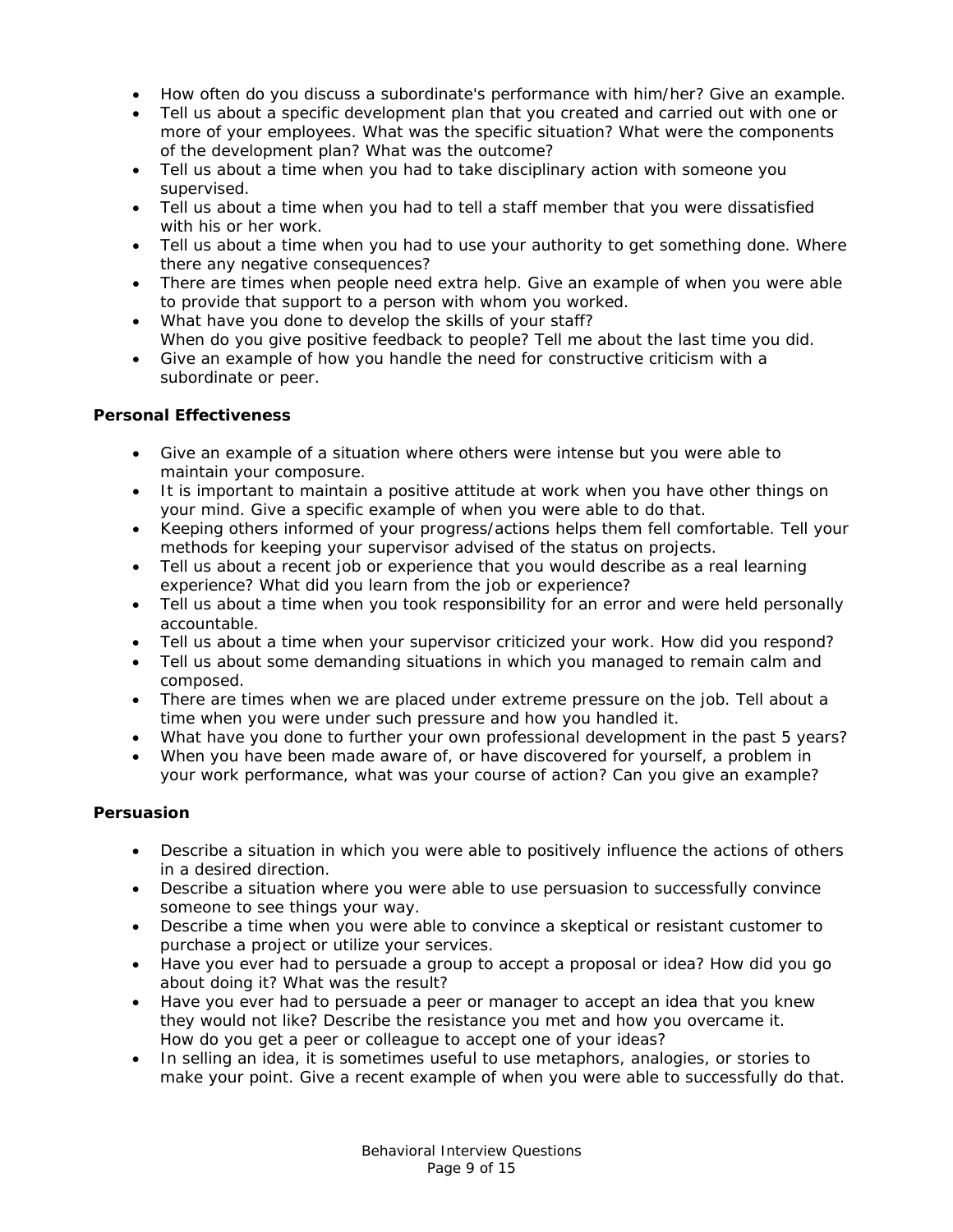- Tell us about a time when you had to convince someone in authority about your ideas. How did it work out?
- Tell us about a time when you used facts and reason to persuade someone to accept your recommendation.
- Tell us about a time when you used your leadership ability to gain support for what initially had strong opposition.
- Tell us about a time when you were able to successfully influence another person.

## **Planning and Organization**

- Describe how you develop a project team's goals and project plan?
- How do you schedule your time? Set priorities? How do you handle doing twenty things at once?
- What do you do when your time schedule or project plan is upset by unforeseen circumstances? Give an example.
- What have you done in order to be effective with your organization and planning?

#### **Presentation**

- How do you prepare for a presentation to a group of technical experts in your field?
- How would you describe your presentation style?
- Tell us about the most effective presentation you have made. What was the topic?
- What kinds of oral presentations have you made? How did you prepare for them? What challenges did you have? How did you overcome these challenges?

#### **Problem Solving**

- Describe the most difficult working relationship you've had with an individual. What specific actions did you take to improve the relationship? What was the outcome?
- Give me an example of a situation where you had difficulties with a team member. What, if anything, did you do to resolve the difficulties?
- Have you ever been caught unaware by a problem or obstacles that you had not foreseen? What happened?
- Tell us about a time when you did something completely different from the plan and/or assignment. Why? What happened?
- What are some of the problems you have faced; such as between colleagues, between one department and another, between you and your peers? How did you recognize that they were there?
- When was the last time something unexpected came up in a meeting? What did you do? What were the results of your judgment?

#### **Problem Resolution**

- Describe a situation where you had a conflict with another individual, and how you dealt with it. What was the outcome? How do you feel about it?
- Describe a time in which you were faced with problems or stresses which tested your coping skills. What did you do?
- Describe a time when you facilitated a creative solution to a problem between two employees.
- Give a specific example of a time when you used good judgment and logic in solving a problem.
- Give an example of a problem which you faced on any job that you have had and tell how you went about solving it.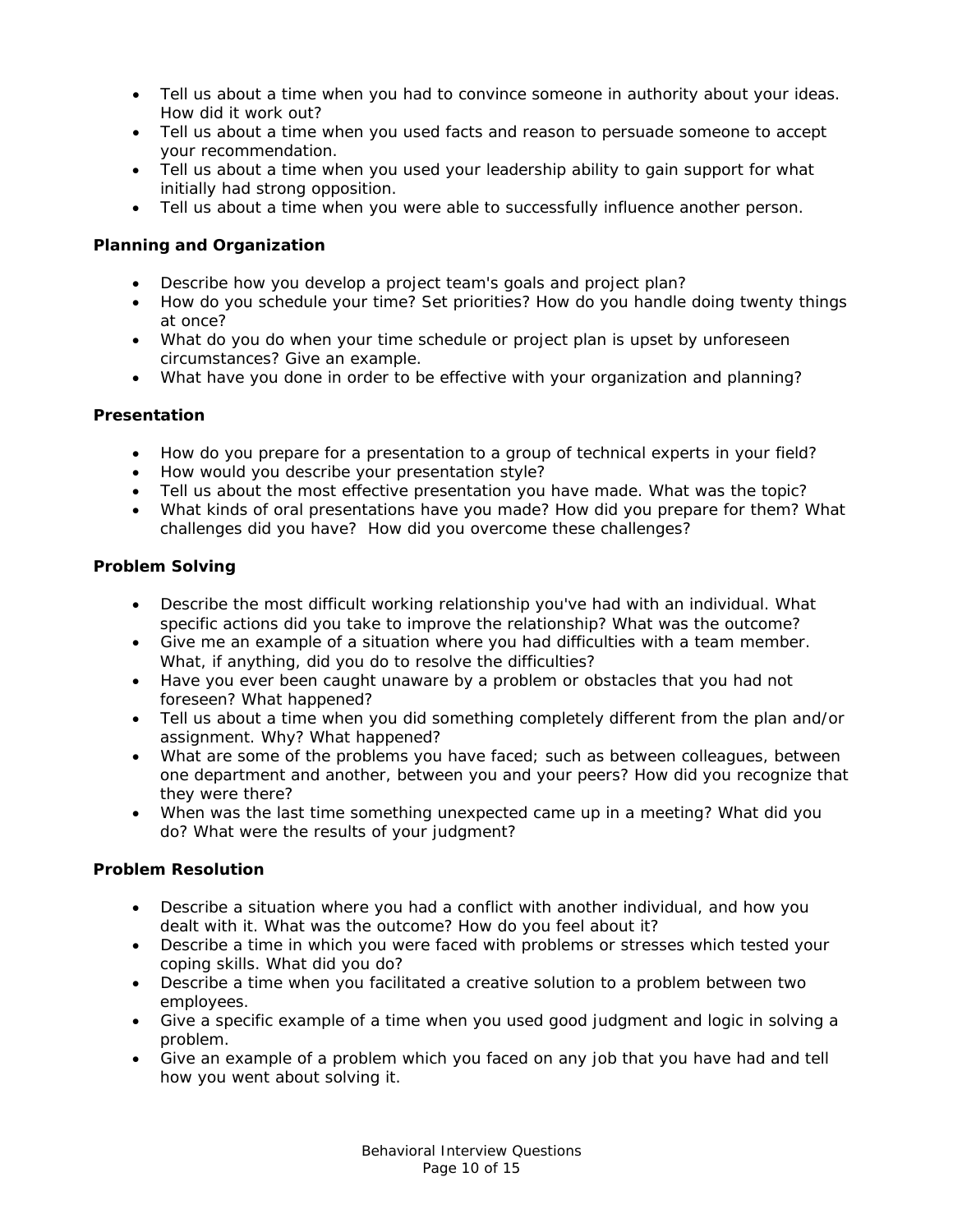- Give an example of when you "went to the source" to address a conflict. Do you feel trust levels were improved as a result?
- Problems occur in almost all work relationships. Describe a time when you had to cope with the resentment or hostility of a staff member who reported to you or a co-worker.
- Some problems require developing a unique approach. Tell about a time when you were able to develop a different problem-solving approach.
- Sometimes the only way to resolve a defense or conflict is through negotiation and compromise. Tell about a time when you were able to resolve a difficult situation by finding some common ground.
- Sometimes we need to remain calm on the outside when we are really upset on the inside. Give an example of a time that this happened to you.
- Tell us about a recent success you had with an especially difficult employee/co-worker. Tell us about a situation in which you had to separate the person from the issue when working to resolve issues.
- Tell us about a time when you identified a potential problem and resolved the situation before it became serious.
- There is more than one way to solve a problem. Give an example from your recent work experience that would illustrate this.

## **Project Management**

- Tell us about a time when you influenced the outcome of a project by taking a leadership role.
- Using a specific example of a project, tell how you kept those involved informed of the progress.

## **Relating Well**

- Describe a situation where you had to use conflict management skills.
- Describe a situation where you had to use confrontation skills.
- Give me an example of a time when a company policy or action hurt people. What, if anything, did you do to mitigate the negative consequences to people?
- How do you typically deal with conflict? Can you give me an example?
- Tell us about a time when you were forced to make an unpopular decision.
- What would your co-workers (or staff) stay is the most frustrating thing about your communications with them?

#### **Removing Obstacles**

- Have you ever dealt with a situation where communications were poor; or where there was a lack of cooperation; or a lack of trust? How did you handle these situations?
- What do you do when a staff member comes to you with a challenge?
- What have you done to help your staff to be more productive?
- What have you done to make sure that your subordinates can be productive? Give an example.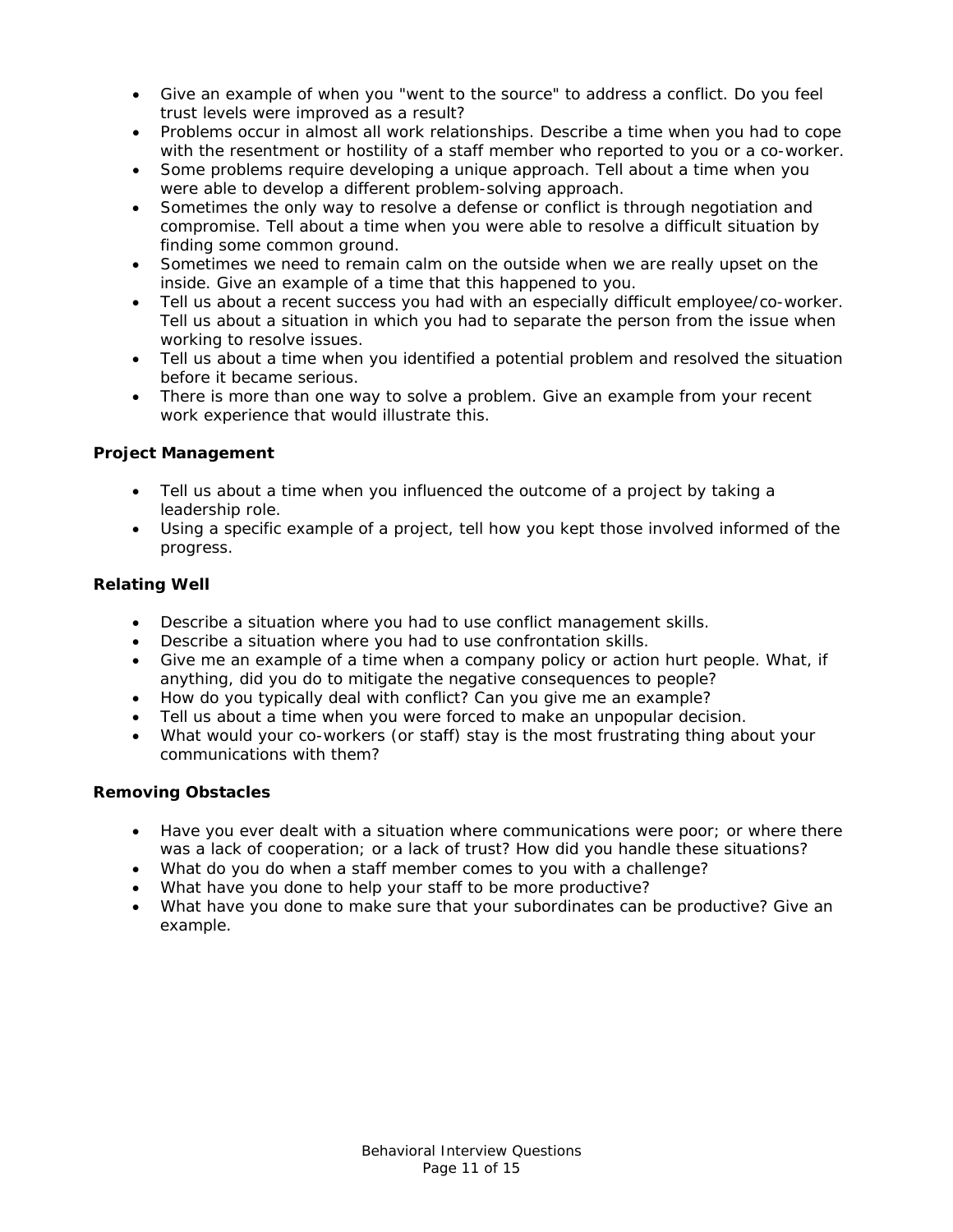## **Resolving Conflict**

- Have you ever been in a situation where you had to settle an argument between two people you knew? What did you do? What was the result?
- Have you ever had to settle conflict between two people on the job? What was the situation and what did you do?
- Tell us about a time when you had to help two peers settle a dispute. How did you go about identifying the issues? What did you do? What was the result?

#### **Resource Management**

Tell us about a time when you organized or planned an event that was very successful.

#### **Scheduling**

- Describe the most difficult scheduling problem you have faced.
- How did you assign priorities to jobs?
- How did you go about making job assignments?
- When all have been over-loaded, how do your people meet job assignments?

#### **Self Assessment**

- Can you recall a time when you were less than pleased with your performance?
- Describe a situation in which you were able to use persuasion to successfully convince someone to see things your way.
- Give me a specific occasion in which you conformed to a policy with which you did not agree.
- Give me an example of an important goal that you h ad set in the past and tell me about your success in reaching it.
- If there were one area you've always wanted to improve upon, what would that be?
- In what ways are you trying to improve yourself?
- Tell us about a time when you had to go above and beyond the call of duty in order to get a job done.
- What do you consider to be your professional strengths? Give me a specific example using this attribute in the workplace.
- What goal have you set for yourself that you have successfully achieved?
- What was the most useful criticism you ever received?

#### **Selecting and Developing People**

- How do you coach an employee in completing a new assignment?
- What have you done to develop your subordinates? Give an example.
- What have you done to improve the skills of your subordinates?
- What was your biggest mistake in hiring someone? What happened? How did you deal with the situation?
- What was your biggest success in hiring someone? What did you do?

#### **Setting Goals**

- Did you have a strategic plan? How was it developed? How did you communicate it to the rest of your staff?
- How do you communicate goals to subordinates? Give an example.
- How do you involve people in developing your unit's goals? Give an example.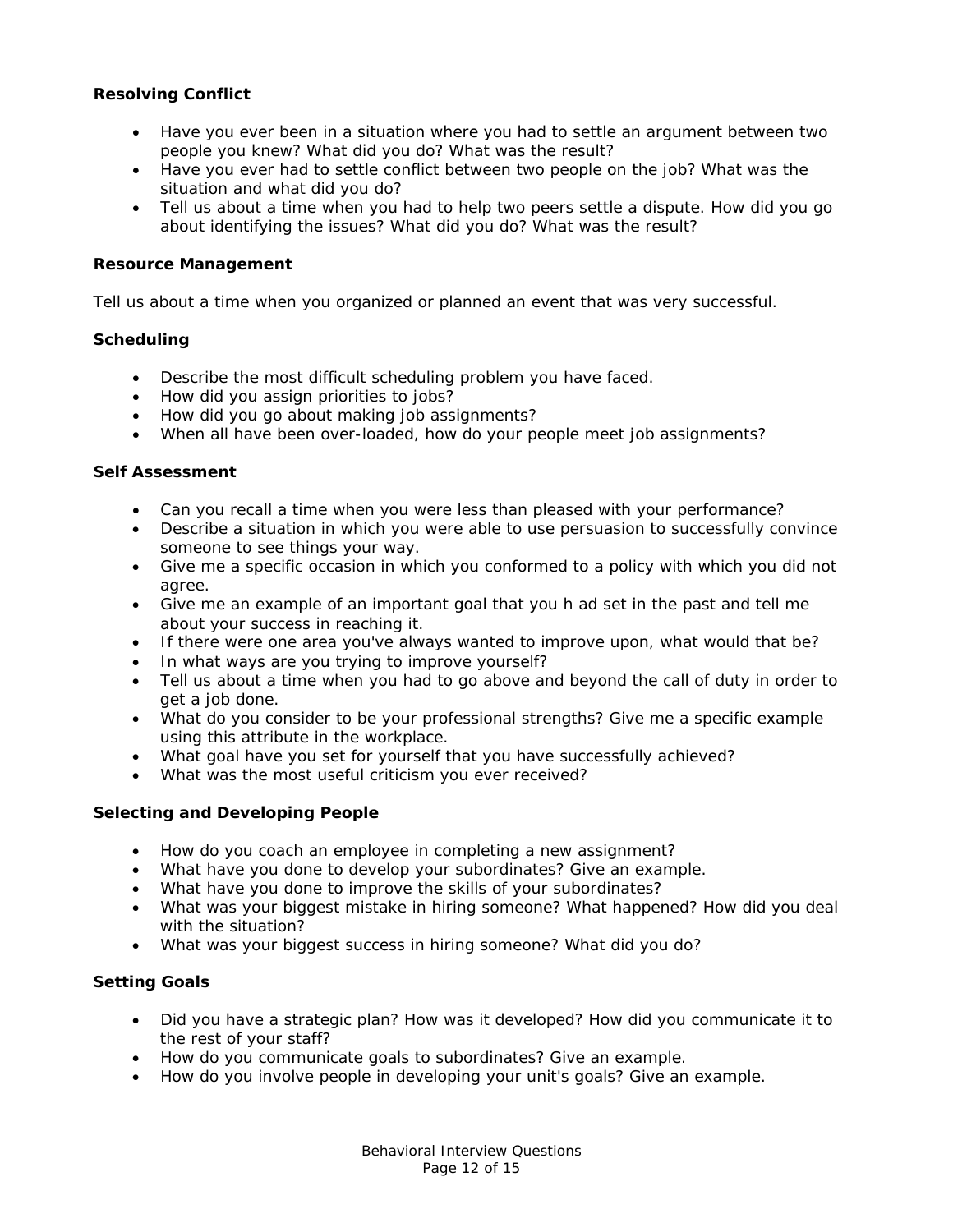- What company plans have you developed? Which ones have you reached? How did you reach them? Which have you missed? Why did you miss them?
- What goals did you miss? Why did you miss them?
- What goals have you met? What did you do to meet them?
- What were your annual goals at your most current employer? How did you develop these goals?
- What were your long-range plans at your most recent employer? What was our role in developing them?

#### **Setting Performance Standards**

- How do you go about setting goals with subordinates? How do you involve them in this process?
- How do you let subordinates know what you expect of them?
- What performance standards do you have for your unit? How have you communicated them to your subordinates?

#### **Setting Priorities**

- Have you ever been overloaded with work? How do you keep track of work so that it gets done on time?
- How do you manage your time?
- How do you schedule your time?
- When given an important assignment, how do you approach it?

### **Sound Judgment**

- Describe a situation when you had to exercise a significant amount of self-control.
- Give me an example of a time in which you had to be relatively quick in coming to a decision.
- Give me an example of when you were able to meet the personal and professional demands in your life yet still maintained a healthy balance.
- Give me an example of when you were responsible for an error or mistake. What was the outcome? What, if anything, would you do differently?
- If you were interviewing for this position what would you be looking for in the applicants?
- We work with a great deal of confidential information. Describe how you would have handled sensitive information in a past work experience. What strategies would you utilize to maintain confidentiality when pressured by others?
- When have you had to produce results without sufficient guidelines? Give an example.

#### **Strategic Planning**

- Describe what steps/methods you have used to define/identify a vision for your unit/position.
- How do you see your job relating to the overall goals of the organization?
- In your current or former position, what were your long and short-term goals?
- Tell us about a time when you anticipated the future and made changes to current responsibilities/operations to meet future needs.

#### **Stress Management**

- How did you react when faced with constant time pressure? Give an example.
- People react differently when job demands are constantly changing; how do you react?
- What kind of events cause you stress on the job?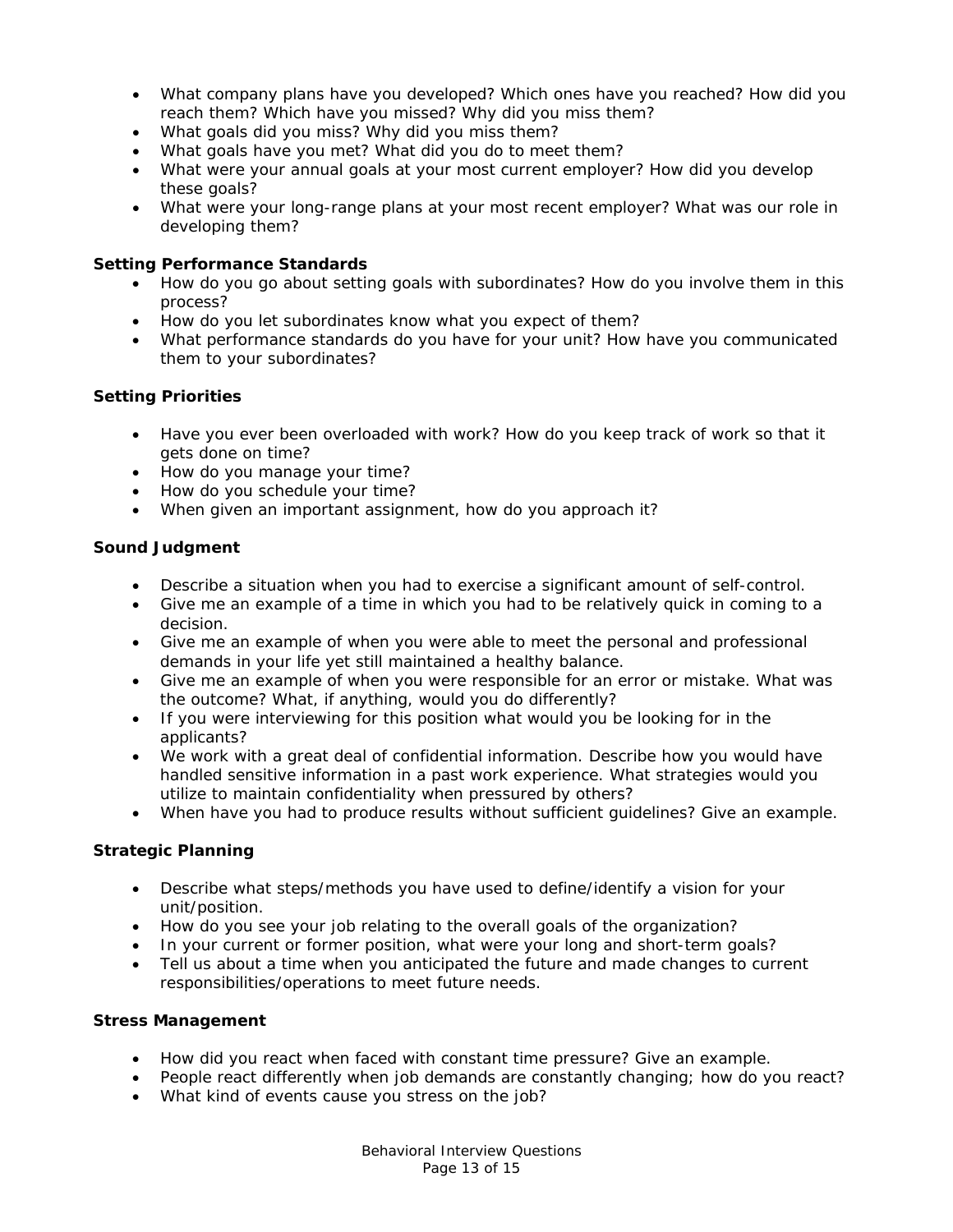• What was the most stressful situation you have faced? How did you deal with it?

# **Teamwork**

- Describe a situation in which you had to arrive at a compromise or help others to compromise. What was your role? What steps did you take? What was the end result?
- Describe a team experience you found disappointing. What would you have done to prevent this?
- Describe a team experience you found rewarding.
- Describe the types of teams you've been involved with. What were your roles? Describe your leadership style and give an example of a situation when you successfully led a group.
- Give an example of how you have been successful at empowering a group of people in accomplishing a task.
- Give an example of how you worked effectively with people to accomplish an important result.
- Have you ever been a project leader? Give examples of problems you experienced and how you reacted.
- Have you ever been in a position where you had to lead a group of peers? How did you handle it?
- Have you ever participated in a task group? What was your role? How did you contribute?
- Please give your best example of working cooperatively as a team member to accomplish an important goal. What was the goal or objective? To what extent did you interact with others on this project?
- Some people work best as part of a group others prefer the role of individual contributor. How would you describe yourself? Give an example of a situation where you felt you were most effective.
- Tell us about a time that you had to work on a team that did not get along. What happened? What role did you take? What was the result?
- Tell us about a work experience where you had to work closely with others. How did it go? How did you overcome any difficulties?
- Tell us about the most difficult challenge you faced in trying to work cooperatively with someone who did not share the same ideas? What was your role in achieving the work objective?
- Tell us about the most difficult situation you have had when leading a team. What happened and what did you do? Was it successful? Emphasize the "single" most important thing you did?
- Tell us about the most effective contribution you have made as part of a task group or special project team.
- Think about the times you have been a team leader. What could you have done to be more effective?
- What is the difficult part of being a member, not leader, of a team? How did you handle this?
- What role have you typically played as a member of a team? How did you interact with other members of the team?
- When is the last time you had a disagreement with a peer? How did you resolve the situation?
- When working on a team project have you ever had an experience where there was strong disagreement among team members? What did you do?

## **Time Management Schedule**